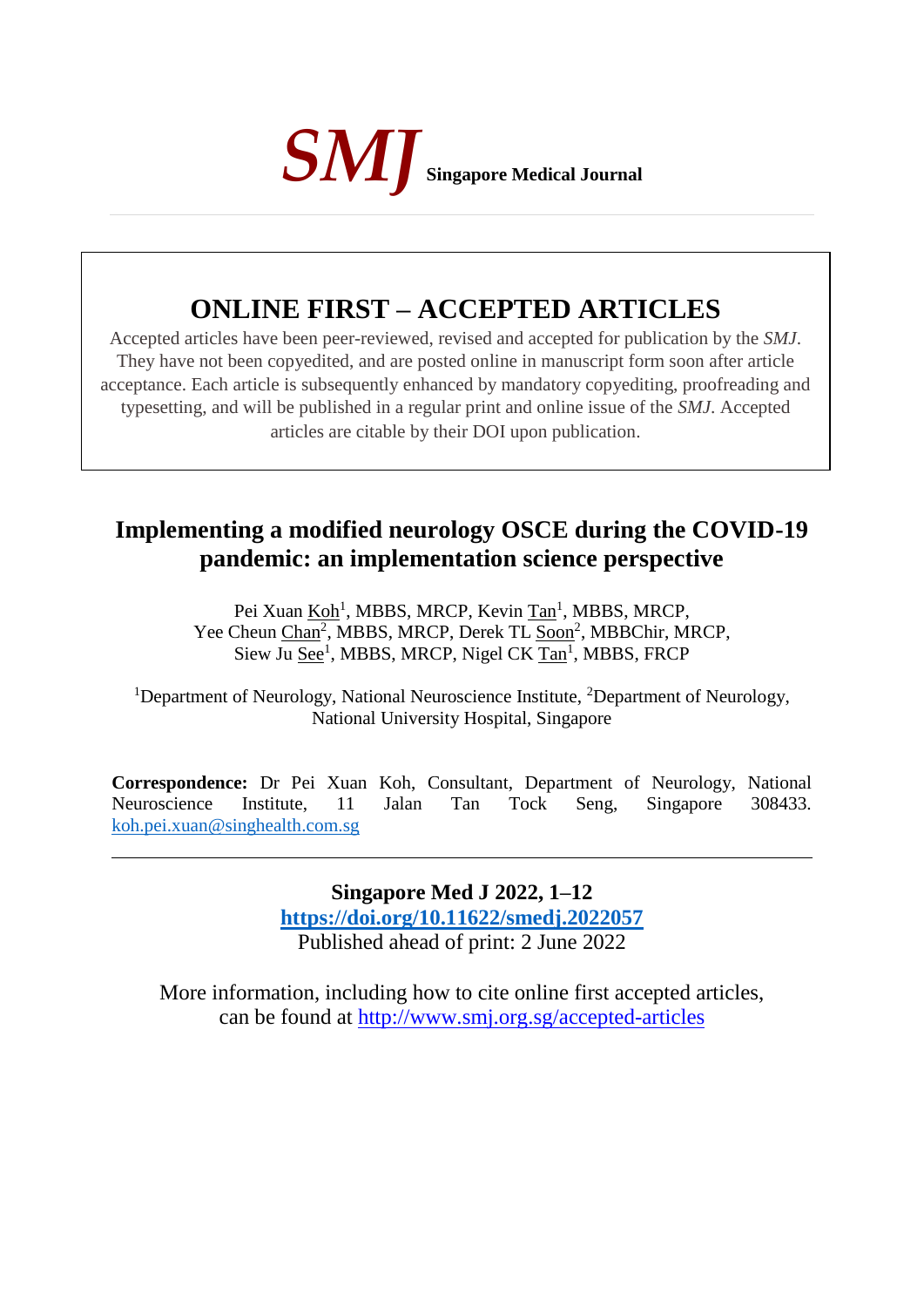## **INTRODUCTION**

The COVID-19 pandemic has caused significant disruption to healthcare as well as medical education.<sup>(1)</sup> As the pandemic continues, infection control measures will continue to impact the delivery of medical education in teaching and assessment.

Assessment is an integral part of medical education. During the COVID-19 pandemic, assessments require modifications<sup> $(2-4)$ </sup> to comply with infection control measures while maintaining their utility.<sup>(5)</sup> The Neurology Senior Residency Program in Singapore was presented with the challenge of redesigning and implementing a postgraduate objective structured clinical examination (OSCE) during the COVID-19 pandemic.

Implementation science (IS) is an emerging field that examines implementation methodology and facilitates the uptake of evidence-based practices into routine practice.<sup>(6,7)</sup> The IS perspective may be useful for implementation of educational initiatives. We describe the implementation and evaluation of a modified neurology OSCE using an IS framework the Consolidated Framework for Implementation Research (CFIR).<sup>(6)</sup>

#### **METHODS**

Our implementation goal was to (a) conduct a modified OSCE (M-OSCE) with appropriate safety and infection control measures for all involved individuals (candidates, examiners, administrative staff and simulated patients), and (b) assess the acceptability of the M-OSCE. We describe context, modifications, implementation and outcome measures.

#### *Context*

Becoming an accredited neurologist in Singapore involves three years of junior residency training in internal medicine, followed by three years of senior residency training in neurology. Neurology senior residency training is hosted by two sponsoring institutions; there were thirty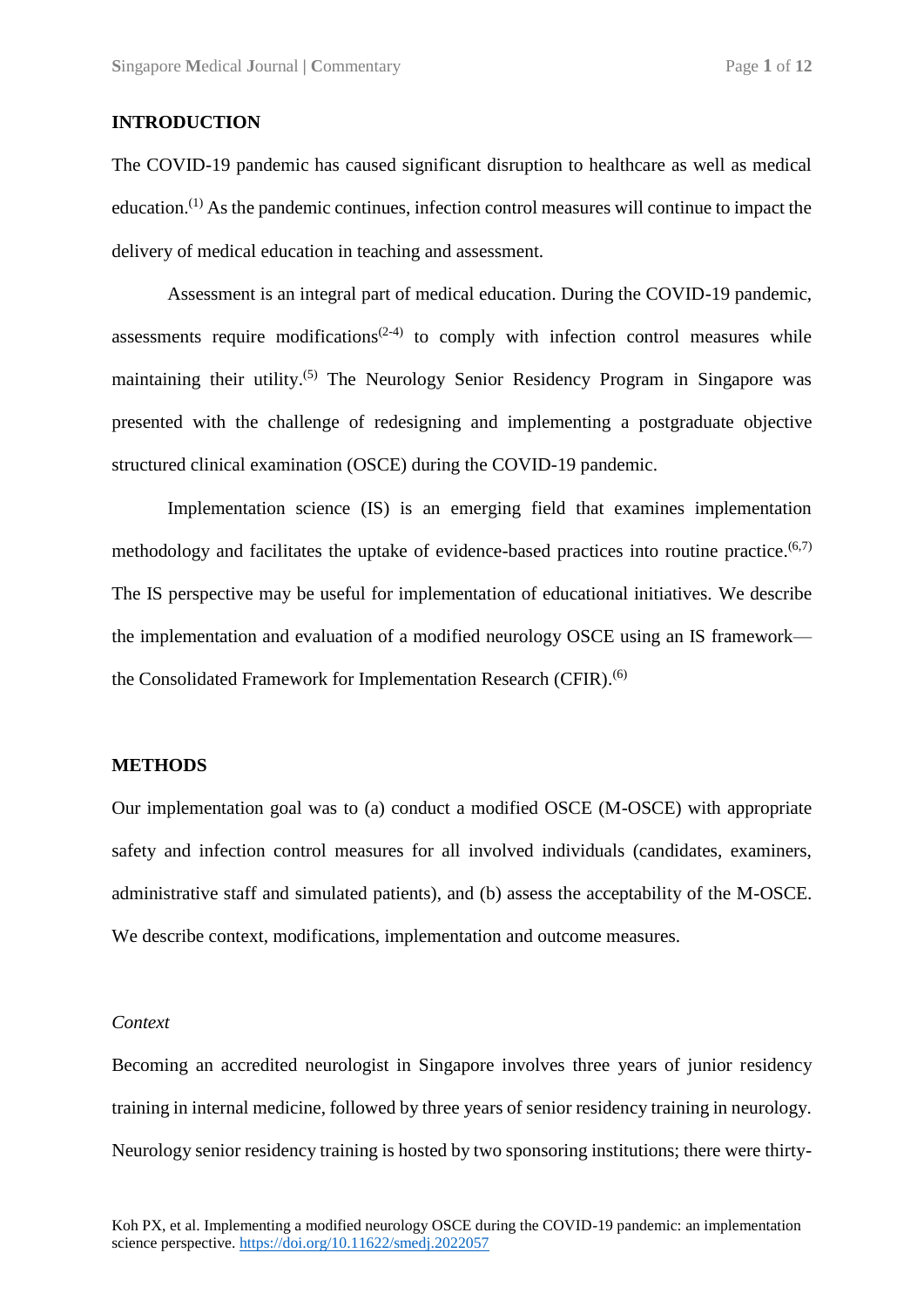two inflight senior residents (SR) at the time of writing. There are two residency programs in Singapore, each led by a program director (PD); oversight for training is provided by the Singapore Neurology Residency Advisory Committee (RAC) and the Ministry of Health (MOH), Singapore. The RAC comprises senior neurologists with leadership roles in clinical and education domains who have an interest and/or formal postgraduate training in education. Each residency program has a program of assessment which incorporates formative workplacebased assessments and summative assessments. Graduating from the program requires a resident to pass three key assessment components: (1) review of the SR's portfolio (2) multiplechoice question (MCQ) Specialty Certificate Examination (SCE) conducted by the Royal Colleges of Physicians, United Kingdom and (3) locally-conducted OSCE.

The OSCE is organized and conducted by the RAC's examination committee (ExComm), led by the Examination Chair (EC) and the Chief Examiner (CE). The OSCE has been conducted annually since 2015; all SRs take the examination. While passing the OSCE is not required to progress to the  $2<sup>nd</sup>$  or  $3<sup>rd</sup>$  year, candidates are required to pass the OSCE in their final year before being allowed to graduate from the program. Candidates rotate through a series of eight 15-minute stations; total testing time is two hours. Candidates are tested on neurological examination techniques and neuro-localization skills on real patients; clinical reasoning and interpretation of neurological investigations are also tested in case-based scenarios. Stations are blueprinted; cut scores are determined by the modified Angoff method. Previous years' OSCEs have demonstrated good reliability (Cronbach's alpha = 0.72).

#### *Modified OSCE (M-OSCE)*

On 7 Feb 2020, MOH issued guidelines on conduct of examinations during the COVID-19 pandemic, emphasizing infection control measures. This prompted the following examination modifications: (a) mandating the use of surgical masks for all individuals involved, (b) twice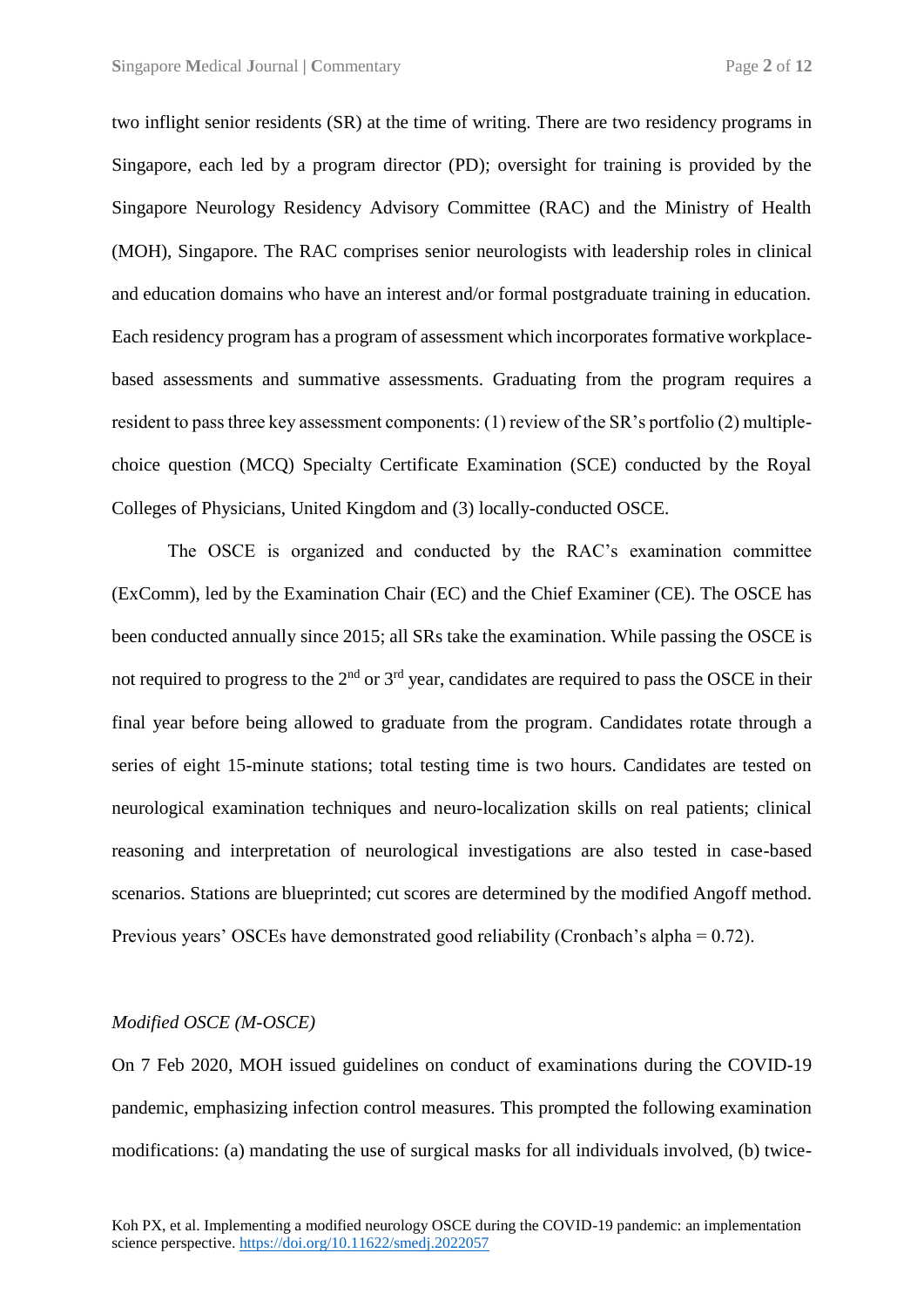daily temperature recording for all individuals, (c) segregation of SR examination candidates into groups based on their hospital of practice, with separate start/end timings for each group to minimize inter-hospital staff interaction, (d) use of standardized simulated patients (SP) instead of real patients, with rotation of SP with every four candidates to minimize interaction, (e) sanitization of contact surfaces and equipment after each use, (f) use of teleconferencing (Zoom Video Communications) for the M-OSCE; this included briefings as well as candidateexaminer interactions for all stations, and (g) sequestering of examiners in their individual rooms for the duration of the M-OSCE.

#### *Implementation*

The ExComm utilized the validated Consolidated Framework for Implementation Research  $(CFIR)^{(6)}$  to plan, implement and evaluate the M-OSCE. CFIR is a determinant framework which has previously been applied to the medical field $8$ . CFIR was selected as determinant frameworks allowed the ExComm to prospectively identify the factors that might positively or negatively influence M-OSCE implementation. The CFIR has five domains: intervention characteristics, outer setting, inner setting, characteristics of individuals, and implementation process. We summarize the application of CFIR, by domain, to the M-OSCE implementation in Table 1.

#### *Outcomes*

At M-OSCE conclusion, an anonymous survey of all SR candidates, examiners and administrative staff involved was performed; ethics approval was obtained (Centralized Institutional Review Board reference 202004-00110). The survey measured perceptions of the safety and acceptability of the examination; responses were scored on a 5-point Likert scale ranging from Strongly Disagree to Strongly Agree. Mean and median scores were calculated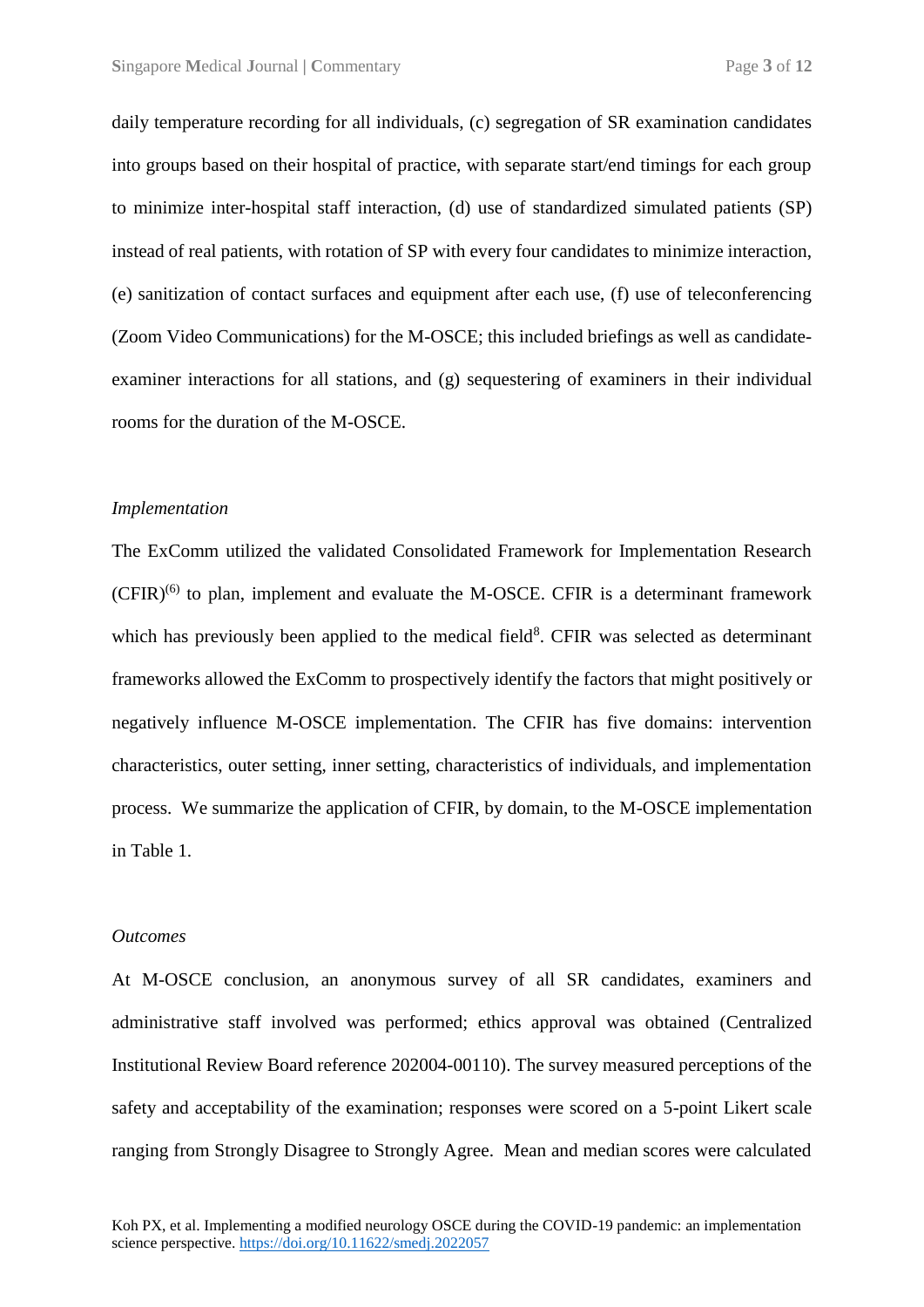for each question. Scores between examination candidates and non-candidates (examiners and administrative staff) were compared using the Mann-Whitney-U test as scores were not normally distributed. (Table 2).

#### **RESULTS**

The M-OSCE was completed in one day as planned, inclusive of technical setup and dismantling. Sixty individuals were involved in the conduct of the exam, comprising eight examiners, five ExComm members, five administrative staff, 32 SR candidates, and 10 SP. None of the 60 individuals involved developed COVID-19 infections in the month after the M-OSCE.

A total of 45 individuals (32 candidates, eight examiners and five administrative staff) participated in the post-OSCE survey. One candidate response was excluded from analysis due to incomplete data, giving an overall response rate of 98%.

Survey participants agreed that the infections control measures made them feel safe (median score 5) and did not negatively impact (median score 2) the conduct of the M-OSCE. Participants felt that technology use was acceptable (median score 4) and as effective as inperson OSCE (median score 4). They were neutral as to whether technology negatively impacted the examination (median score 3). Subgroup analysis did not show significant differences in responses between candidates and non-candidates (Table 2).

While there were brief intermittent technical difficulties (audio echo and visual freeze), there were no major disruptions during the M-OSCE. The respondents felt that the technical glitches did not significantly impact the M-OSCE. Professional standards of the M-OSCE were kept by maintaining the blueprint and format of the OSCE questions, inclusive of a physical examination station. Prior training was performed with the SP to ensure consistent information and examination findings were provided to all candidates.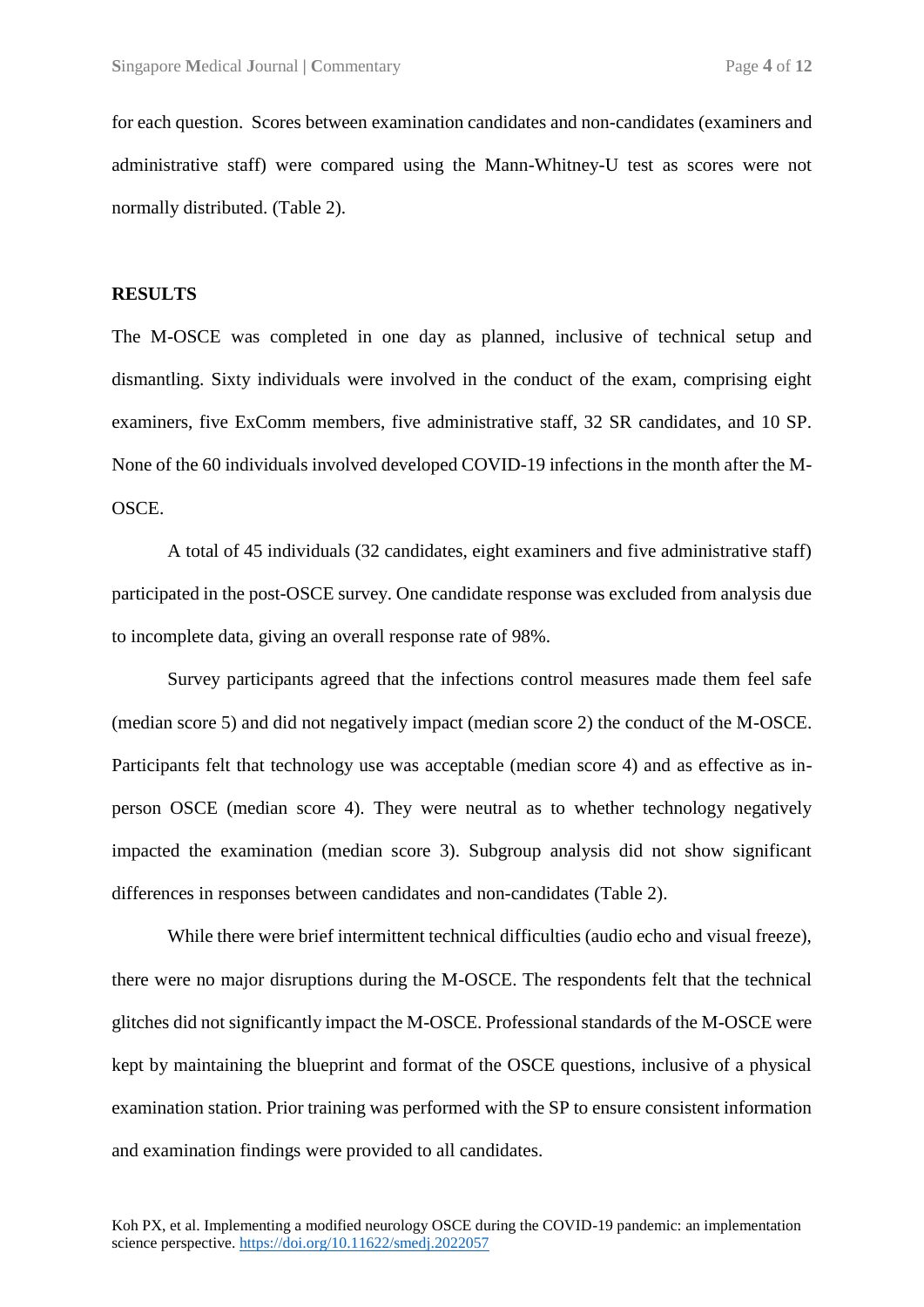A dry-run the week before, as well as actual day technical and logistical setup amounted to about 6 hours of additional preparation time compared to previous in-person OSCE, which was acceptable to the organizing team. Overall, the M-OSCE was feasible as it was completed within a day, similar to previous OSCEs.

#### **DISCUSSION**

We described the successful planning and implementation of a M-OSCE during a pandemic, using CFIR as an IS framework.<sup>(6-8)</sup> Our experience illustrates the usefulness of CFIR as an organizing framework for systematically and prospectively identifying determinants that affect implementation, as we successfully applied the CFIR constructs<sup>6</sup> in our implementation. Perceptions of the safety and acceptability of the M-OSCE were favourable, and none of the participants involved developed COVID-19 infection in the one month following the M-OSCE. From the CFIR constructs, we identified several key features which enabled successful implementation. First, a positive culture and favourable implementation climate with aligned goals proved especially helpful. Second, leadership proved critical; the use of educational principles and frameworks provided the RAC, EC and CE with the self-efficacy, knowledge, skills and credibility to implement the M-OSCE. Third, the familiarity of candidates and examiners with the OSCE format, video conference platform, and infection control measures, allowed conversion to M-OSCE with minimal resistance to the change. Fourth, prior experience of the EC and CE in organizing the previous in-person OSCEs helped during the planning and execution of the M-OSCE.

The CFIR has proven useful for implementation of our postgraduate Neurology M-OSCE. It facilitated early identification of determinants influencing implementation and problem-solving. The use of CFIR for planning health professions education interventions is sparse, with only one study describing assessment tool implementation in midwifery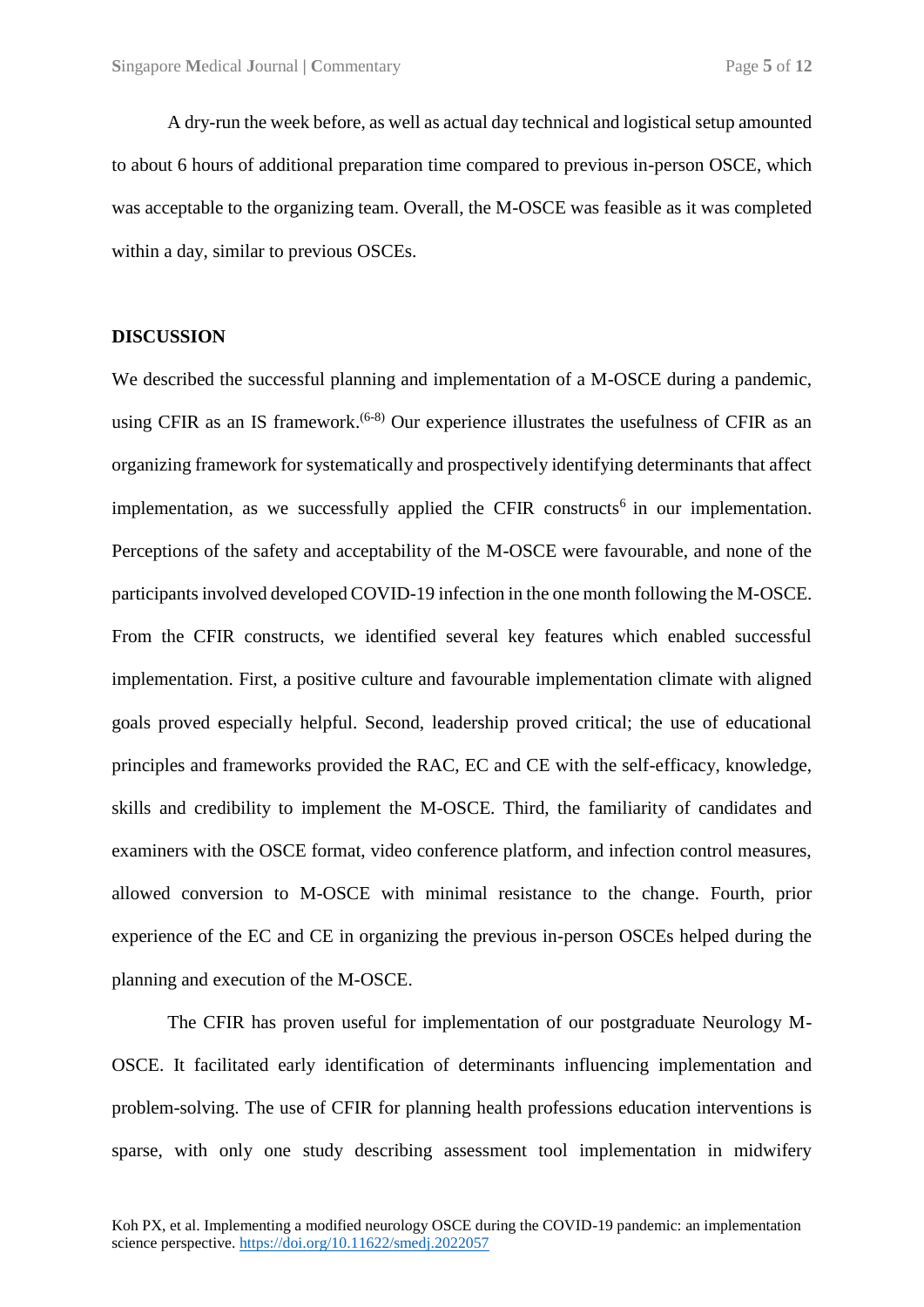education.<sup>(9)</sup> The methodology of implementation is the key focus of our paper as we believe our use of CFIR in neurology education demonstrates its broader applicability and usefulness. Our study is limited by a small sample size for survey data. The positive application of CFIR to a single Neurology educational intervention could be a springboard to further exploration into the use of CFIR in other settings and context. We feel that the CFIR, a meta-theoretical framework, is potentially applicable across the spectrum of implementation research,  $(10)$  and might be further applied to other health professions education interventions.

In summary, CFIR has provided a structured, evidence-based IS perspective to planning a postgraduate M-OSCE during a pandemic, with successful implementation and positive perceptions by stakeholders. We hope this demonstrates its utility for educators planning to implement other educational interventions.

#### **REFERENCES**

- 1. Mian A, Khan S. Medical education during pandemics: a UK perspective. BMC Med 2020; 18:100.
- 2. Sabzwari S. Rethinking assessment in medical education in the time of COVID-19. MedEdPublish 2020; 9:80.
- 3. Boursicot K, Kemp S, Ong TH, et al. Conducting a high-stakes OSCE in a COVID-19 environment. MedEdPublish 2020; 9:54.
- 4. Lara S, Foster CW, Hawks M, Montgomery M. Remote assessment of clinical skills during COVID-19: a virtual, high-stakes, summative pediatric objective structured clicnical examination. Acad Pediatr 2020; 20:760-1.
- 5. Van Der Vleuten CP. The assessment of professional competence: developments, research and practical implications. Adv Health Sci Educ Theory Pract 1996; 1:41-67.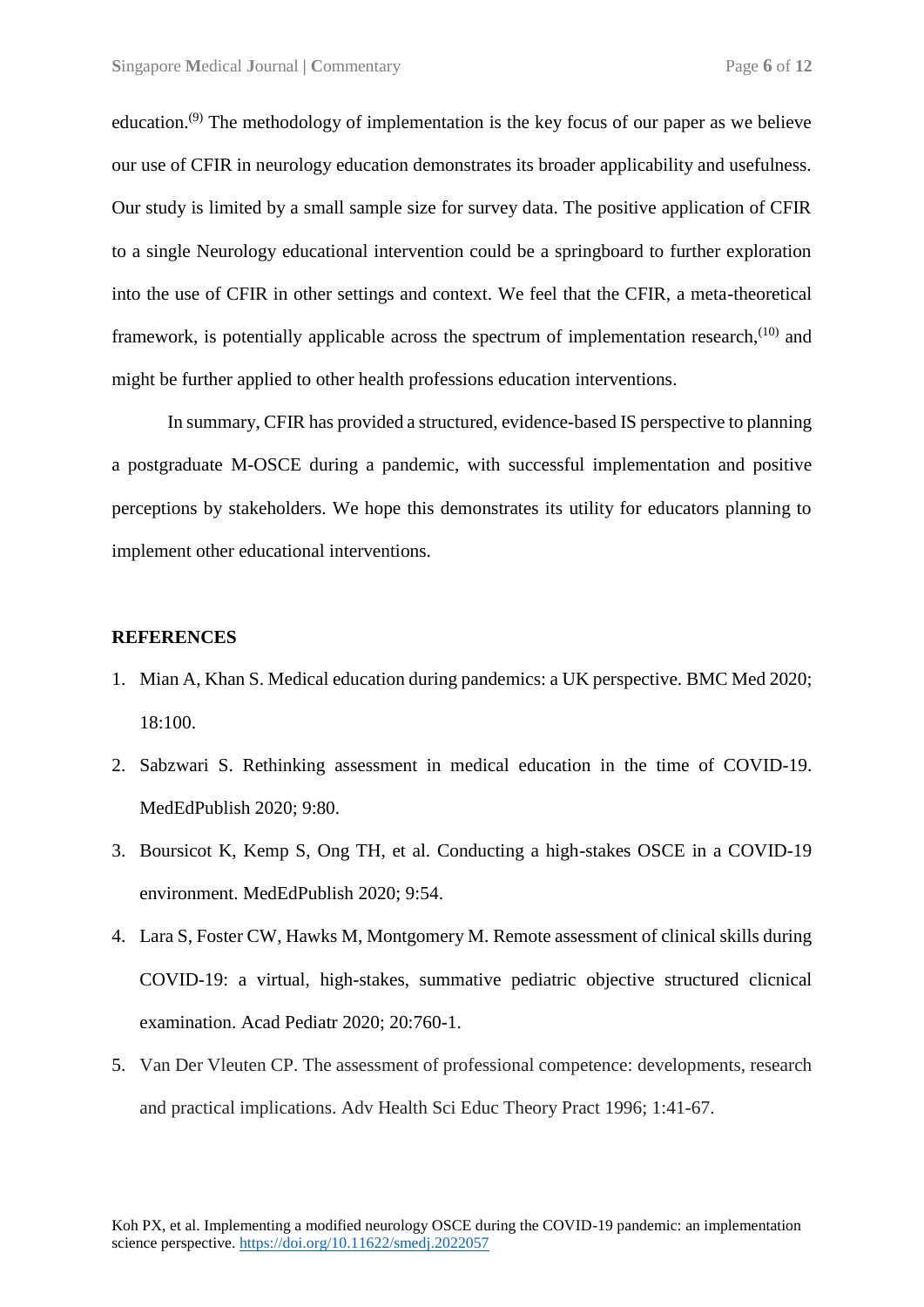- 6. Damschroder LJ, Aron DC, Keith RE, et al. Fostering implementation of health services research findings into practice: a consolidated framework for advancing implementation science. Implement Sci 2009; 4:50.
- 7. Nilsen P. Making sense of implementation theories, models and frameworks. Implement Sci 2015; 10:53.
- 8. White MC, Randall K, Capo-Chichi NFE, et al. Implementation and evaluation of nationwide scale-up of the Surgical Safety Checklist. Br J Surg 2019; 106:e91-e102.
- 9. Bogren M, Banu A, Parvin S, Chowdhury M, Erlandsson K. Implementation of a contextspecific accreditation assessment tool for affirming quality midwifery education in Bangladesh: a qualitative research study. Glob Health Action 2020; 13:1761642.
- 10. Kirk MA, Kelley C, Yankey N, et al. A systematic review of the use of the Consolidated Framework for Implementation Research. Implement Sci 2016; 11:72.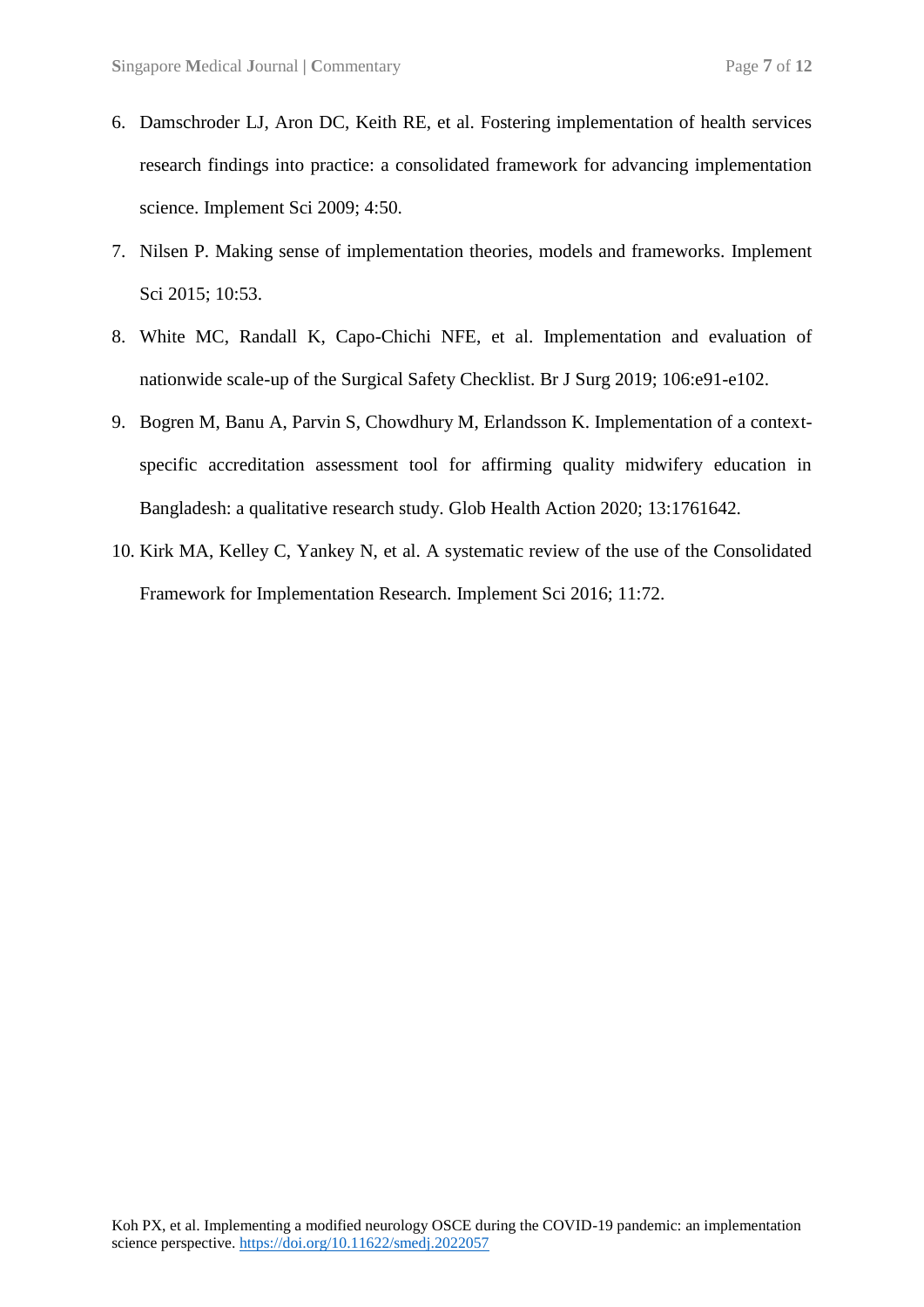| <b>CFIR</b> constructs                        | Application of construct to M-OSCE implementation                                 |  |  |  |  |  |
|-----------------------------------------------|-----------------------------------------------------------------------------------|--|--|--|--|--|
| <b>Domain 1: Intervention characteristics</b> |                                                                                   |  |  |  |  |  |
| Intervention source                           | Ministry of Health (MOH) and Residency Advisory Committee (RAC).                  |  |  |  |  |  |
| Adaptability                                  | Undergraduate medical examinations conducted during the COVID-19                  |  |  |  |  |  |
|                                               | pandemic in the same country have successfully adapted the OSCE to                |  |  |  |  |  |
|                                               | comply to infection control guidelines <sup>3</sup> .                             |  |  |  |  |  |
| Complexity                                    | The basic structure of the OSCE used in the annual Neurology                      |  |  |  |  |  |
|                                               | examinations could be kept and thus the modifications needed to                   |  |  |  |  |  |
|                                               | comply with infection control standards were not complex.                         |  |  |  |  |  |
| Cost                                          | The additional financial cost was minimal as the originally planned               |  |  |  |  |  |
|                                               | venue for the OSCE was already equipped with computer terminals in                |  |  |  |  |  |
|                                               | each room, and had an in-built public address (PA) system. The                    |  |  |  |  |  |
|                                               | additional logistics required included only surgical masks and surface            |  |  |  |  |  |
|                                               | disinfectant/wipes. There were no additional costs for video conference           |  |  |  |  |  |
|                                               | platform, as MOH had paid for Zoom licenses for RAC-organized                     |  |  |  |  |  |
|                                               | examinations.                                                                     |  |  |  |  |  |
| Domain 2: Outer setting                       |                                                                                   |  |  |  |  |  |
| Patient<br>needs                              | Patient safety via infection control measures was a key driving force for         |  |  |  |  |  |
| resources                                     | the successful implementation of the M-OSCE. These measures also                  |  |  |  |  |  |
|                                               | safeguarded the health of examiners, SP and administrative staff.                 |  |  |  |  |  |
| Cosmopolitanism                               | A proposal detailing the implementation of the M-OSCE was submitted               |  |  |  |  |  |
|                                               | to and approved by MOH prior to the examination.                                  |  |  |  |  |  |
| Peer pressure                                 | Undergraduate<br><b>OSCE</b><br>examinations<br>modified<br>have<br>been<br>and   |  |  |  |  |  |
|                                               | implemented successfully in the same country <sup>3</sup> . This exerted positive |  |  |  |  |  |
|                                               | pressure for planning and implementation of the M-OSCE for                        |  |  |  |  |  |
|                                               | Neurology.                                                                        |  |  |  |  |  |

## **Table 1: CFIR constructs and application to the Neurology M-OSCE**

Koh PX, et al. Implementing a modified neurology OSCE during the COVID-19 pandemic: an implementation science perspective.<https://doi.org/10.11622/smedj.2022057>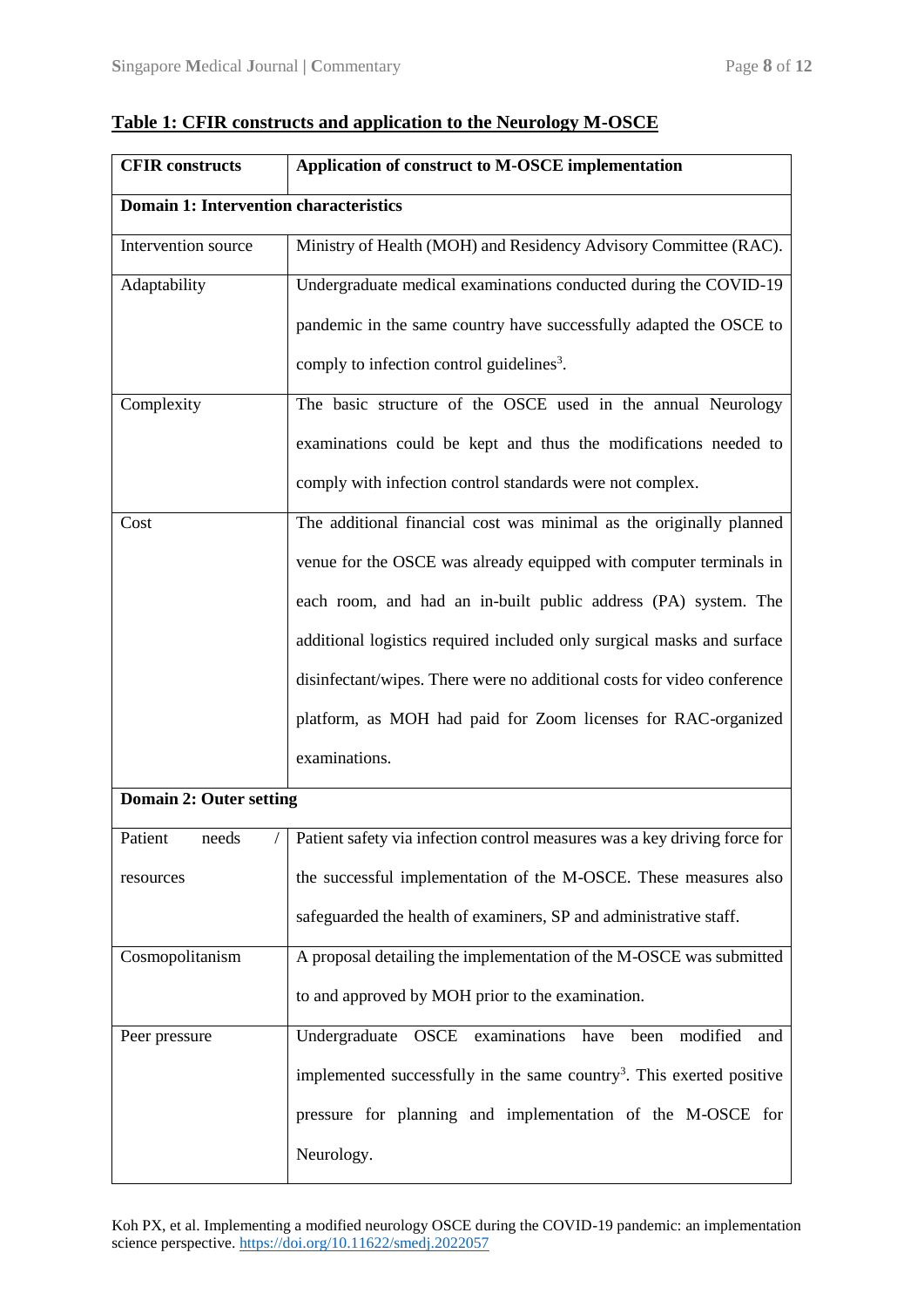|            |  |             |  | External policies and There was a requirement for compliance to MOH examination |  |  |  |
|------------|--|-------------|--|---------------------------------------------------------------------------------|--|--|--|
| incentives |  | guidelines. |  |                                                                                 |  |  |  |

| Domain 3: Inner setting |                                                                         |
|-------------------------|-------------------------------------------------------------------------|
| Structural              | The Neurology residency training system and the Neurology RAC are       |
| characteristics         | mature systems; the OSCE examination has already been conducted         |
|                         | since 2015.                                                             |
| <b>Networks</b><br>and  | A WhatsApp group allowed informal communication amongst                 |
| communications          | members of the ExComm and administrative staff. This encouraged         |
|                         | members to provide suggestions throughout the planning and              |
|                         | implementation process. Email groups further facilitated discussion and |
|                         | the dissemination of documents.                                         |
| Culture                 | The Neurology community in Singapore is small, and there are strong     |
|                         | existing relationships between the neurology residency programs and     |
|                         | the RAC. This allowed the ExComm to obtain buy-in for the M-OSCE.       |
| Implementation          | There was minimal tension for change as all the major stakeholders      |
| climate                 | agreed that the M-OSCE was a necessary implementation. Infection and    |
|                         | safe distancing workflows such as campus segregation, mask-wearing,     |
|                         | and twice-daily temperature taking were already a norm by the time the  |
|                         | M-OSCE was implemented and were familiar to candidates, examiners       |
|                         | and administrative staff. The learning climate was positive as the      |
|                         | ExComm solicited feedback from faculty during planning and              |
|                         | implementation.                                                         |
| Readiness<br>for        | The ExComm consisted of experienced faculty and administrative staff    |
| implementation          | who had organized and participated in prior OSCEs, and were             |
|                         | committed to organizing a robust M-OSCE. Programs also allowed          |
|                         | examiners and senior residents time off to take the examination. The    |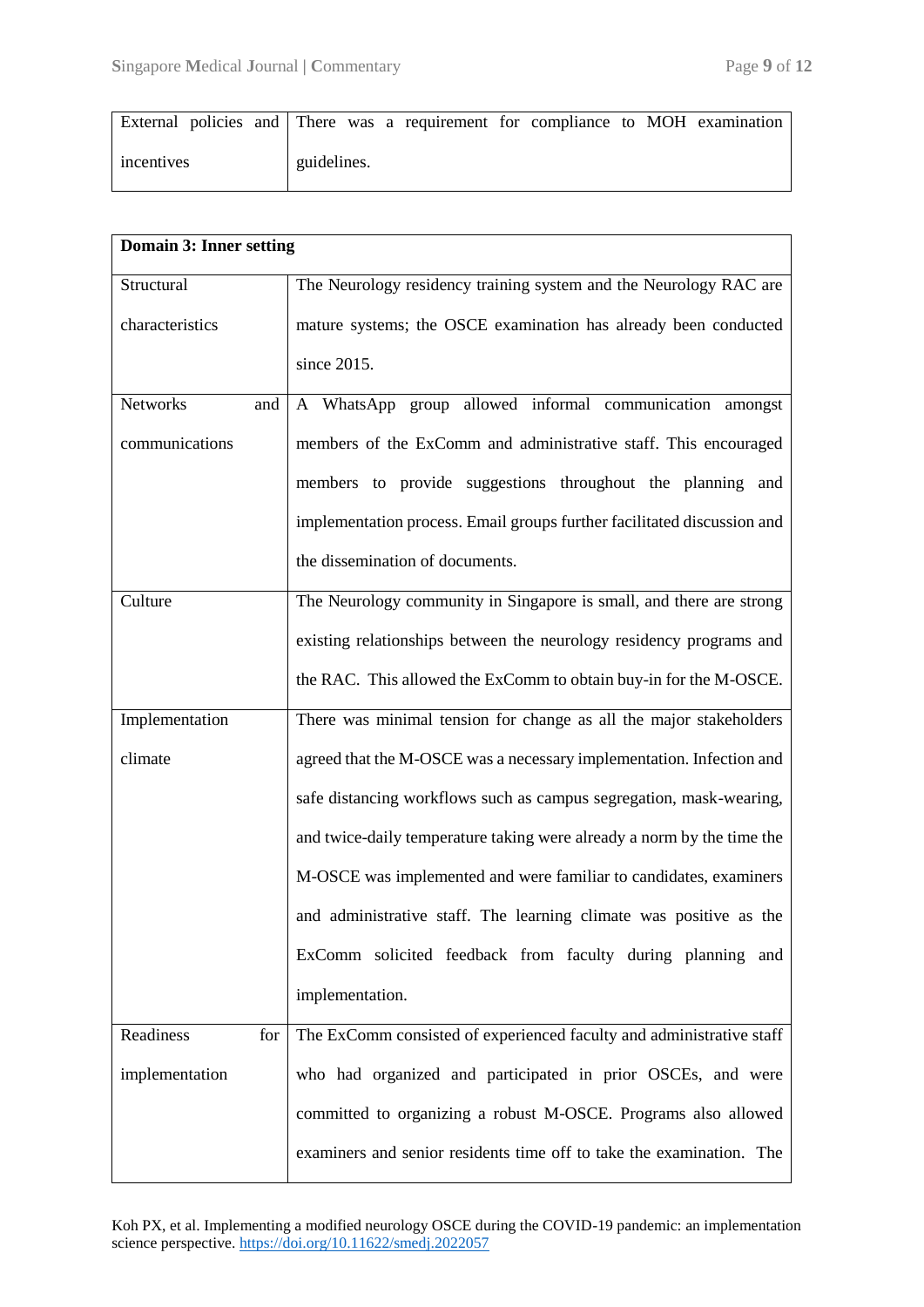|                                            | goals of the M-OSCE were clearly communicated and acted upon            |  |  |  |  |  |
|--------------------------------------------|-------------------------------------------------------------------------|--|--|--|--|--|
|                                            | throughout the entire implementation process. All individuals involved  |  |  |  |  |  |
|                                            | were familiar using Zoom Video Communications as they had been          |  |  |  |  |  |
|                                            | using it in the months prior to the M-OSCE; no additional training was  |  |  |  |  |  |
|                                            | needed.                                                                 |  |  |  |  |  |
| Domain 4: Characteristics of individuals   |                                                                         |  |  |  |  |  |
| Knowledge and beliefs                      | Due to broader societal awareness about the importance for infection    |  |  |  |  |  |
| about intervention                         | control measures, all individuals involved understood the need for such |  |  |  |  |  |
|                                            | measures.                                                               |  |  |  |  |  |
| Self-efficacy                              | The EC had been closely involved in the implementation of a similar     |  |  |  |  |  |
|                                            | undergraduate OSCE exam held two months prior to the M-OSCE and         |  |  |  |  |  |
|                                            | was familiar with the modifications needed. Three key personnel - RAC   |  |  |  |  |  |
|                                            | Chair, EC and CE - were all clinician-educator neurologists with        |  |  |  |  |  |
|                                            | Masters in Health Professions Education qualifications and were well-   |  |  |  |  |  |
|                                            | versed in education frameworks and implementation.                      |  |  |  |  |  |
| Individual                                 | The commitment to the national goal of implementing a robust,           |  |  |  |  |  |
| identification<br>with                     | defensible M-OSCE for all SRs in Singapore, as demonstrated by the      |  |  |  |  |  |
| organisation                               | RAC, ExComm and examiners was a significant enabler for the M-          |  |  |  |  |  |
|                                            | OSCE.                                                                   |  |  |  |  |  |
| <b>Domain 5: Process of implementation</b> |                                                                         |  |  |  |  |  |
| Planning                                   | Planning of the M-OSCE began four months prior with question setting    |  |  |  |  |  |
|                                            | by faculty followed by a standard setting meeting conducted virtually.  |  |  |  |  |  |
|                                            | Administrative measures to ensure infection control were also detailed  |  |  |  |  |  |
|                                            | and formalized. To ensure the smooth running on the actual day, all     |  |  |  |  |  |
|                                            | equipment testing and processes were trialled one week before the M-    |  |  |  |  |  |
|                                            | OSCE.                                                                   |  |  |  |  |  |
|                                            |                                                                         |  |  |  |  |  |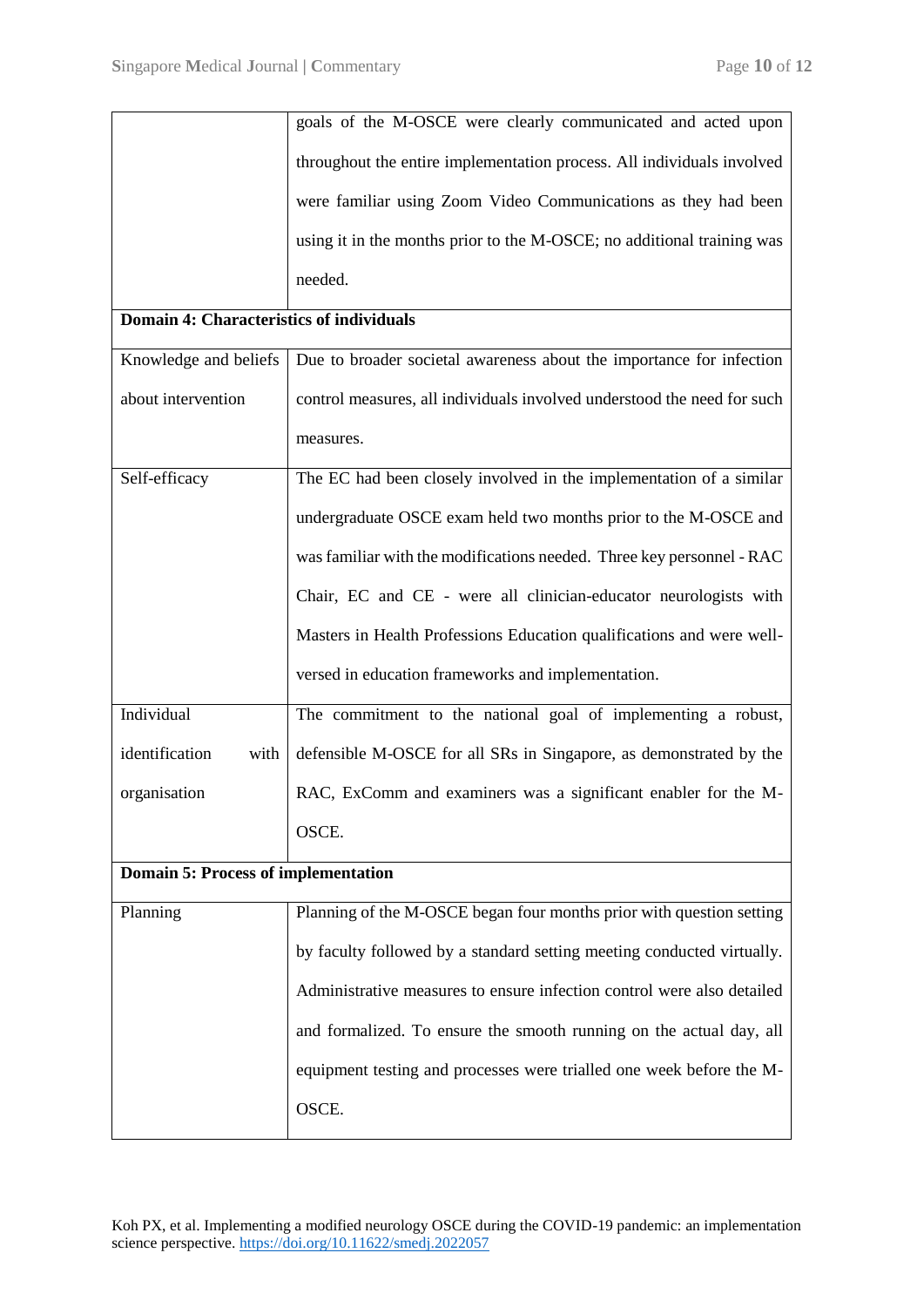| Engaging          | (formally<br>EC<br>and CE<br>appointed internal<br><b>RAC</b><br>chair,<br>The |  |  |  |  |  |  |  |  |
|-------------------|--------------------------------------------------------------------------------|--|--|--|--|--|--|--|--|
|                   | implementation leaders) obtained advance support from the department           |  |  |  |  |  |  |  |  |
|                   | chairs and program directors (opinion leaders) to proceed with the M-          |  |  |  |  |  |  |  |  |
|                   | OSCE. The EC and CE acted as champions for the M-OSCE. Feedback                |  |  |  |  |  |  |  |  |
|                   | from MOH, and eventual approval of the M-OSCE from MOH helped                  |  |  |  |  |  |  |  |  |
|                   | facilitate implementation.                                                     |  |  |  |  |  |  |  |  |
| Executing         | A checklist of tasks was drawn up 3 months prior to the M-OSCE, with           |  |  |  |  |  |  |  |  |
|                   | clear delegation of duties. Detailed timetabling of the events on the          |  |  |  |  |  |  |  |  |
|                   | actual day was done to ensure its smooth implementation. Briefings for         |  |  |  |  |  |  |  |  |
|                   | all groups of individuals involved (administrative staff, examiners,           |  |  |  |  |  |  |  |  |
|                   | candidates, simulated patients) were conducted virtually prior to the          |  |  |  |  |  |  |  |  |
|                   | start of the examination. Technical set-up and testing of equipment were       |  |  |  |  |  |  |  |  |
|                   | performed two hours prior to the start of the examination. Additional          |  |  |  |  |  |  |  |  |
|                   | equipment was available to replace any equipment malfunction.                  |  |  |  |  |  |  |  |  |
|                   | Technical support staff was available on standby throughout the                |  |  |  |  |  |  |  |  |
|                   | examination.                                                                   |  |  |  |  |  |  |  |  |
| Reflecting<br>and | At the conclusion of the M-OSCE, a virtual debrief session was held            |  |  |  |  |  |  |  |  |
| evaluating        | with the examiners to gather feedback. A survey was also administered          |  |  |  |  |  |  |  |  |
|                   | to examiners, candidates and administrative staff involved to evaluate         |  |  |  |  |  |  |  |  |
|                   | perceptions of the M-OSCE.                                                     |  |  |  |  |  |  |  |  |